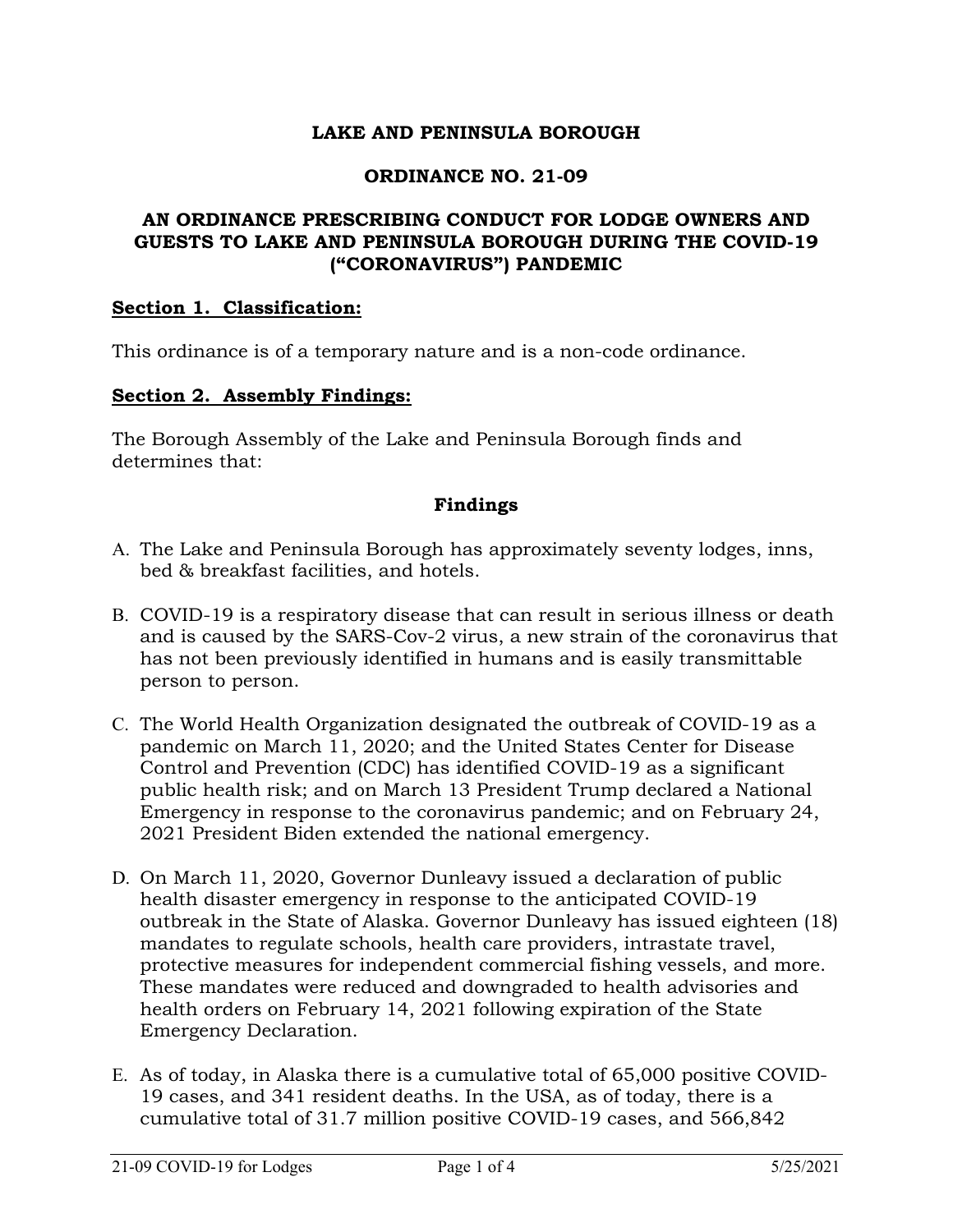deaths. Worldwide there has been more than 147.5 million positive cases, and 3.1 million deaths.

- F. As a home rule municipality, Lake and Peninsula Borough has all the powers not prohibited by law or by the Borough's charter. The Borough's charter, in turn, authorizes the Borough to exercise all powers permitted by law.
- G. The Borough does not intend to duplicate the efforts of the federal or state regulatory or permitting processes, although the Borough intends to rely in part upon materials and evidence generated by those processes. Rather, the Borough intends to address the unique impacts of the remote logistics of Lake and Peninsula Borough.
- H. By this ordinance, to the greatest extent permitted by law and under its charter, the Borough intends to exercise its authority as a home rule municipality to mitigate the impacts of any health risks to our residents.
- I. By this ordinance, the Borough seeks to allow businesses an opportunity to operate and add to the economy of the Lake and Peninsula Borough, and minimize risks to their guests, our residents, and our limited health care system.

# **Section 3. General Provisions**:

NOW, THEREFORE, the Borough Assembly of Lake and Peninsula Borough enacts the following ordinance:

## **PROTOCOLS FOR ALL GUESTS AND VISITORS TO THE LAKE AND PENINSULA BOROUGH:**

- 1. Guests shall follow current CDC guidelines and State of Alaska health orders for intrastate and international travel, social distancing, hygiene, and group size limits, including during dining and recreating.
- 2. Guests should follow local ordinances and avoid interaction within Lake and Peninsula communities. Visitors are to go straight to their destination.
- 3. If a guest cannot avoid contact with residents, personal protective equipment, such as face coverings, are encouraged.
- 4. Any person feeling ill or experiencing any symptoms of COVID-19 are not to enter Lake and Peninsula Borough. Persons are encouraged to seek medical attention in an urban environment such as Anchorage.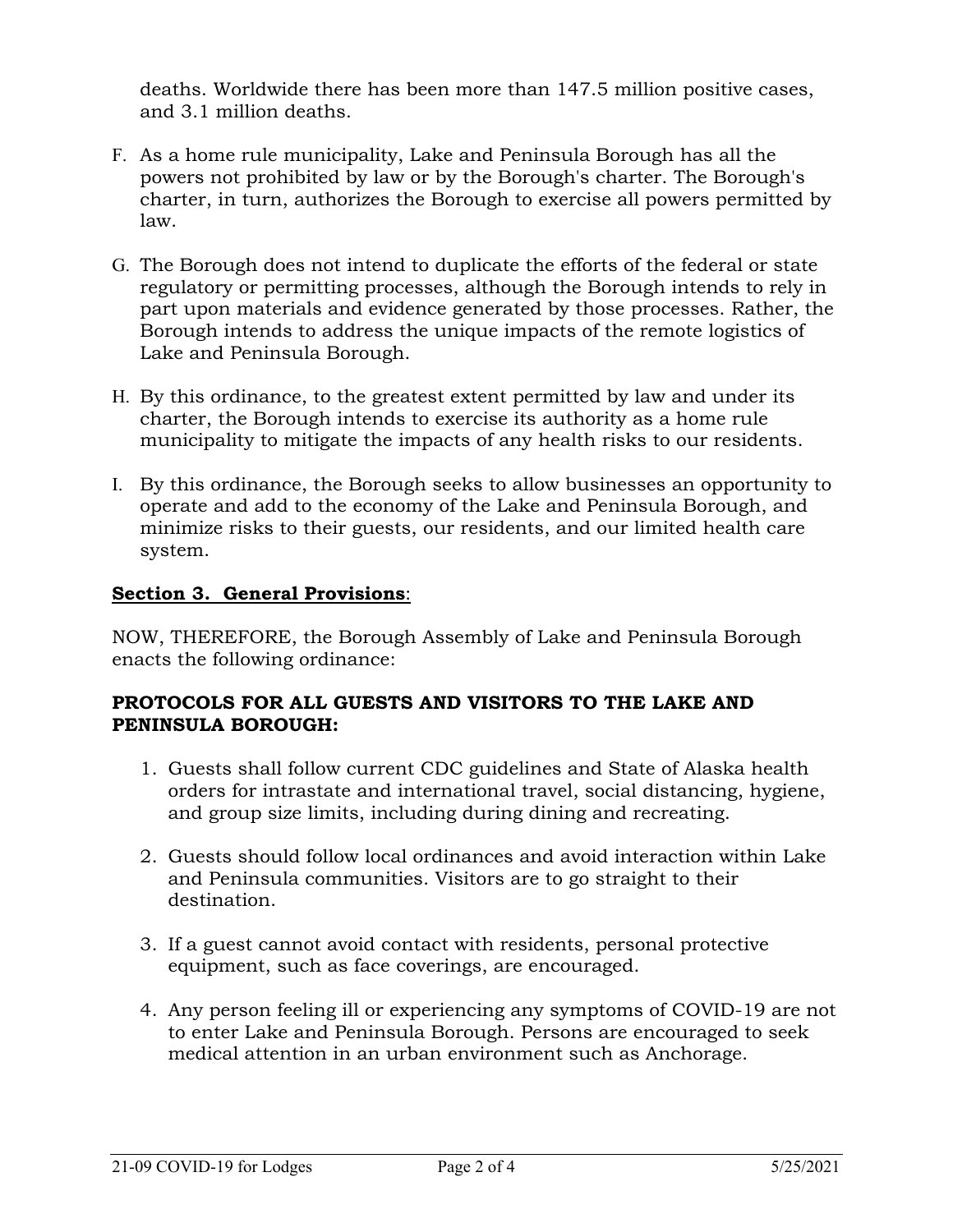5. All persons visiting Lake and Peninsula Borough are assumed to understand that medical options are limited within the Borough and it is advised that medical services should be sought in Anchorage or other larger cities. The clinics in Lake and Peninsula Borough are not equipped or prepared to provide lifesaving COVID-19 services to nonresidents.

## **PROTOCOLS FOR BUSINESSES OPERATING IN LAKE AND PENINSULA BOROUGH WHICH HOST GUESTS OR VISITORS:**

- 1. Priority is for all persons to respect the COVID rules for each community. Each village may institute their own restrictions to best protect residents, guests, and businesses. Please consult the local leadership for COVID-19 restrictions, directions, and guidance. Information may also be found at https://covid.lakeandpen.com.
- 2. Employers must conduct employee training to teach best practices for mitigating any viral infections such as sanitizing, personal protection, personal hygiene, etc.
- 3. All persons are to follow current CDC guidelines and state health orders and guidelines for social distancing, hygiene, and group size limits.
- 4. Employers are to conduct regular touch-point sanitization of any shared facilities.
- 5. Employers are to ensure employees use best practices and provide every employee with protective equipment, gear, and knowledge as appropriate to fulfill their job in the safest manner possible.
- 6. Employers are to provide an isolation area for any employee or guest who exhibits any symptoms of COVID-19 until they can be transported to Anchorage.

# **Section 4. Effective Date:**

This ordinance shall become effective upon its adoption.

**ADOPTED** by a duly constituted quorum of the Lake and Peninsula Borough Assembly on this 25th day of May, 2021.

## **IN WITNESS THERETO:**

 $\text{RilR}$  alawso

Glen Alsworth, Sr., Mayor